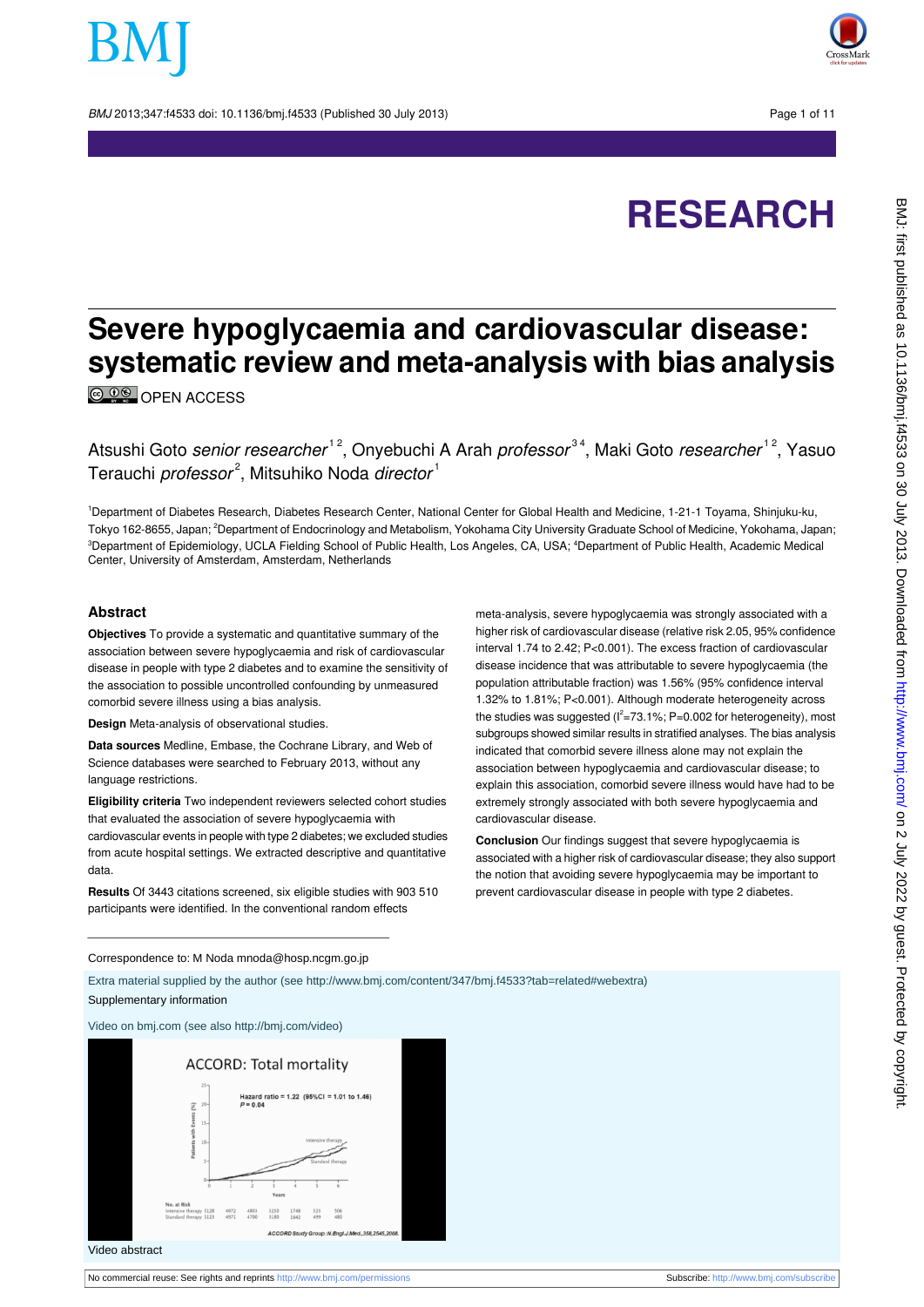## **Introduction**

Severe hypoglycaemia is a potential risk factor for cardiovascular disease in people with type 2 diabetes. $12$ Meta-analyses of recent clinical trials indicated that intensive glucose control was associated with a reduced risk of non-fatal myocardial infarction in people with type 2 diabetes. $34$ Individually, however, these recent clinical trials have failed to show a beneficial effect of intensive glucose control on overall cardiovascular disease events,<sup>5-7</sup> despite earlier observational studies indicating a strong positive association between diabetes or hyperglycaemia and risk of cardiovascular disease.<sup>8-10</sup> If severe hypoglycaemia induces cardiovascular disease events, it may also dilute the potential benefit of intensive glucose control on such events because intensive glucose control increases the risk of severe hypoglycaemia.<sup>3</sup> This is biologically plausible because severe hypoglycaemia has acute effects on sympathoadrenal activation,<sup>11</sup> inflammation,<sup>12</sup> and endothelial function,<sup>13</sup> all of which have potential adverse cardiovascular effects. In addition, cardiac ischaemia or fatal arrhythmia during hypoglycaemia may be responsible for the increased risk of cardiovascular disease among patients with severe hypoglycaemia.<sup>14</sup><sup>15</sup>

Although observational studies have reported a positive association between severe hypoglycaemia and risk of cardiovascular disease, $1<sup>2</sup>$  this association remains controversial. Some have suggested that severe hypoglycaemia may be a marker of vulnerability to cardiovascular disease events<sup>1</sup> because the risk of hypoglycaemia is increased in patients with comorbid severe illnesses (for example, renal disease, liver disease, cognitive decline, and terminal cancer) that are risk factors for serious adverse health outcomes. Thus comorbid severe illnesses may confound the association between hypoglycaemia and cardiovascular disease. Randomisation of patients to hypoglycaemic and non-hypoglycaemic groups is not feasible; however, a bias analysis may help to elucidate the impact of a comorbid severe illness on the association between severe hypoglycaemia and cardiovascular disease.

We conducted a systematic review and meta-analysis to evaluate if severe hypoglycaemia is associated with risk of cardiovascular disease, and if confounding from an unmeasured comorbid severe illness accounts for the reported association between severe hypoglycaemia and cardiovascular disease, using a bias analysis.

## **Methods**

We searched Medline, Embase, the Cochrane library, and Web of Science to February 2013, without any language restrictions (initial search on 5 September 2012; search updated 11 December 2012 and 27 February 2013); a beginning timeframe was not set. The Medline search terms were ("diabetes mellitus, type 2"[MeSH Terms] OR "type 2 diabetes mellitus"[All Fields]) AND ("hypoglycemia"[MeSH Terms] OR "hypoglycemia"[All Fields] OR "hypoglycaemia"[All Fields]) AND ("cardiovascular diseases"[MeSH Terms] OR "cardiovascular diseases"[All Fields] OR ("cardiovascular"[All Fields] AND "diseases"[All Fields]) OR ("cardiovascular"[All Fields] AND "disease"[All Fields])). We adapted this search strategy for searches of Embase (using Emtree terms), the Cochrane library, and the Web of Science (see supplementary text A). We also searched the references of relevant studies. Although this meta-analysis did not have a registered review protocol, we followed the recommendations of the Meta-analysis of Observational Studies in Epidemiology (MOOSE) Group.<sup>16</sup>

The researchers are experienced with systematic reviews of the literature.<sup>17-22</sup>

#### **Study selection**

Two independent investigators (AG and MG) read all retrieved abstracts and titles. The inclusion criteria were: a cohort study of people with type 2 diabetes, cardiovascular disease reported as the study outcome, and provision of an association between hypoglycaemia and cardiovascular disease. We defined cohort studies as those that prospectively identified a group of people, assessed exposures of interest, and followed them for incidence of outcome events (that is, prospective cohort studies) or those that used existing data records to retrospectively identify a group of people and assess exposures of interest and incidence of outcome events (that is, retrospective cohort studies). We included randomised controlled trials as long as an observational analysis of the association between hypoglycaemia and cardiovascular disease was available. Studies in acute hospital settings were excluded. Full texts of potentially eligible studies were retrieved and screened to determine their eligibility; discrepancies between the reviewers' selections were resolved by discussion.

## **Data extraction**

We extracted information on study characteristics (authors, design, year of publication, sample size, duration of follow-up); participants' characteristics (age, sex, duration of diabetes, cardiovascular disease history, insulin use, body mass index, smoking status, low density cholesterol level, systolic blood pressure, glycated haemoglobin  $(HbA<sub>1c</sub>)$  level, fasting plasma glucose level); exposure assessment; outcome assessment; analysis strategy; and multivariable adjusted relative risks. If the appropriate information was missing, we requested this from the investigators. Two investigators (AG and MG) extracted data independently and discrepancies were resolved by discussion.

## **Quality assessment**

To assess study quality, $^{23}$  we evaluated each study for its design, sources of participants, follow-up time, exposure assessment, outcome assessment, and the extent of adjustment for potential confounders. We chose not to use a scoring system to formally rate study quality because such scoring submerges important information by combining disparate study characteristics into one score.<sup>23</sup>

## **Statistical analysis**

We used relative risk as a measure of effect estimates. One study used logistic regression models to estimate odds ratios $24$ ; the others used Cox proportional hazard models to estimate hazard ratios.1-27 Because the risk of cardiovascular disease incidence was low, we used both the hazard ratios and the odds ratios to approximate the relative risk.<sup>23</sup> We assessed potential publication bias using funnel plots, Begg's test,<sup>28</sup> and Egger's test.<sup>29</sup> We performed data synthesis using a conventional random effects model,<sup>30</sup> which ignores possible confounding by comorbid severe illness. We assessed statistical heterogeneity of relative risks across studies using the Cochrane's Q test<sup>31</sup> and  $I^2$  statistics.<sup>32</sup> We considered low, moderate, and high degrees of heterogeneity to be  $I^2$  values of below 25%, 25-75%, and above 75%, respectively. We also performed stratified analyses according to study design (that is, prospective studies<sup>12</sup> versus retrospective studies<sup>24-27</sup>), study location (United States<sup>2-25</sup> versus non-United States<sup>1-27</sup>), sex (mainly men<sup>2 25</sup> versus both sexes<sup>1-27</sup>),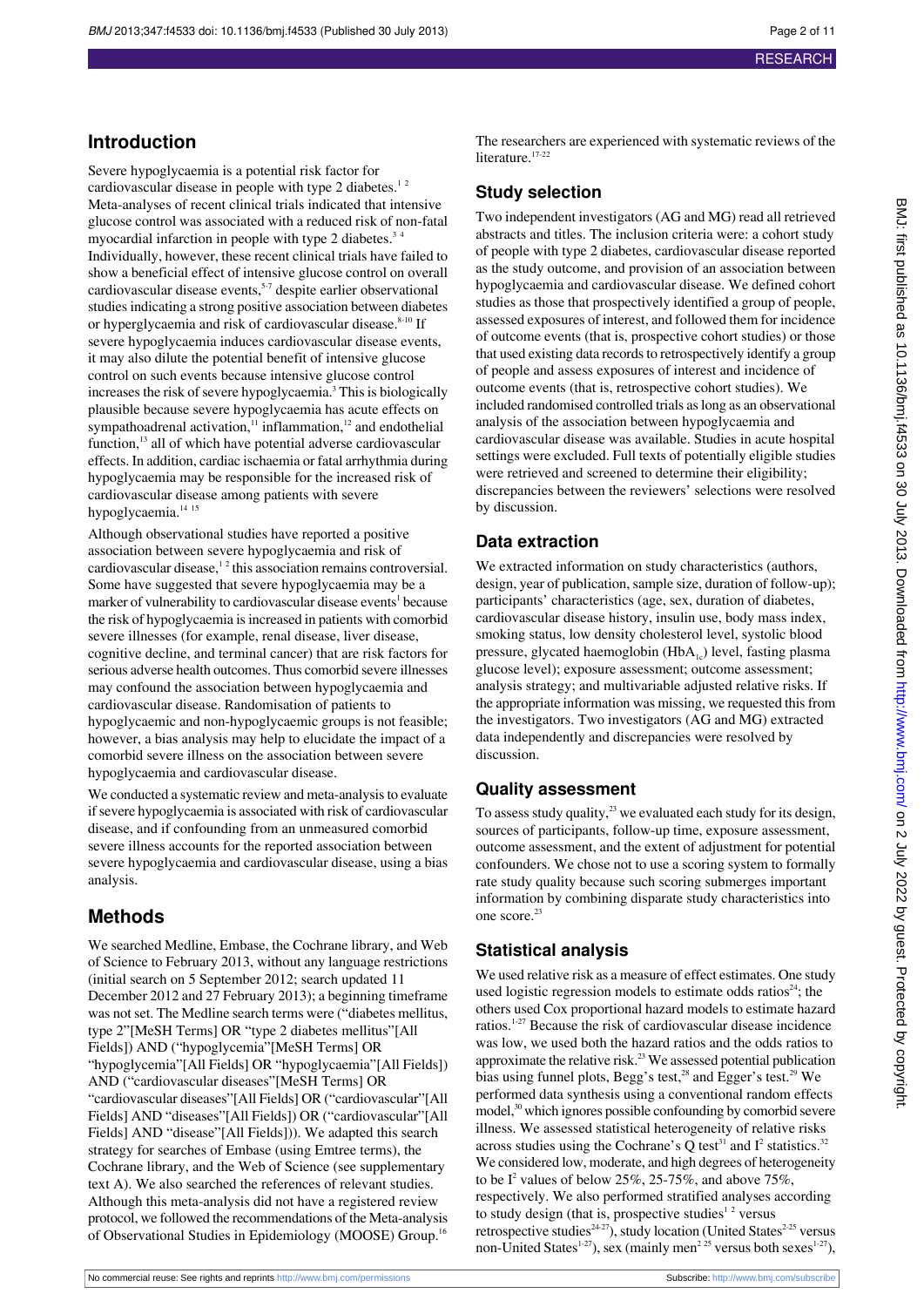duration of follow-up (>1 year<sup>1-27</sup> versus  $\leq$ 1 year<sup>24</sup>), insulin use (included<sup>1-27</sup> versus excluded<sup>26</sup>), adjustment for race and dyslipidaemia (yes $^{2\times 27}$  versus no<sup>1</sup>), adjustment for smoking status (yes<sup>1-25</sup> versus no<sup>24-27</sup>), and adjustment for body mass index (yes<sup>1 25</sup> versus no<sup>2-27</sup>). We computed P values for comparisons between subgroups using the  $\chi^2$  test with 1 degree of freedom.

The potential impact of uncontrolled confounding by unmeasured severe comorbid illnesses was explored. Since data have not been published regarding the distribution of comorbid severe illnesses or their effect on the risk of cardiovascular disease in people with type 2 diabetes, we assigned a wide range of plausible bias values. We then computed the adjusted relative risks and 95% confidence intervals, externally adjusted for the unmeasured comorbid severe illnesses. Specifically, we conducted a bias analysis by dividing the observed (preadjusted) relative risk of each study (*i*=1, 2, etc) by a bias factor, which was interpreted as the degree of bias due to failure to adjust for severe comorbid illness, using the following formula<sup>23 33</sup>: bias  $factori=RR$ <sub>*i* preadjusted</sub> $/RR$ <sub>*i* adjusted</sub>= $(RR$ <sub>*i*DZ</sub>P<sub>*iZ1</sub>*+1−P<sub>*iZ1</sub>*)/ $(RR$ <sub>*iDZ</sub>P<sub><i>iZ0</sub>*+1−P<sup>*i*</sup></sup></sub></sub></sub></sub>  $_{\text{Z0}}$ ) where RR<sub>*i* preadjusted</sub> is the observed relative risk; RR<sub>*i* adjusted</sub> is the relative risk adjusted for the unmeasured comorbid severe illness  $(Z)$ ; RR<sub>inz</sub> is the relative risk relating the unmeasured comorbid severe illness and cardiovascular disease (D), given hypoglycaemia;  $P_{i7}$  is the prevalence of the unmeasured comorbid severe illness in the hypoglycaemic group; and P<sub>izo</sub> is the prevalence of the unmeasured comorbid severe illness in the non-hypoglycaemic group in each study  $(i=1, 2, etc).$ <sup>23</sup> The bias adjusted relative risk (RR*<sup>i</sup>* adjusted), which was our target, was obtained by dividing the preadjusted relative risk (RR*<sup>i</sup>* preadjusted) by the bias factor from the formula above. Although the degree of residual confounding may have differed across studies, we assigned the same bias factor to all studies for simplicity. Assuming that the standard errors of the bias adjusted relative risks were not affected by unmeasured confounding,  $34\,35$  we estimated the standard errors of the logarithm of bias adjusted relative risks by the usual likelihood procedures. The bias adjusted relative risks were pooled using a random effects model.<sup>30</sup> We repeated the above adjustment process, using wide ranges of values, for the proportions of patients with comorbid severe illness and the effects of the comorbid severe illness on cardiovascular disease.

We also estimated the excess fraction of cardiovascular disease incidence that was attributable to severe hypoglycaemia (the population attributable fraction), under the assumption that the observed association of severe hypoglycaemia with cardiovascular disease risk represented a causal effect. To estimate the population attributable fraction (PAF), we used the following formula:  $PAF = p_c (RR-1)/RR$ , where  $p_c$  is the proportion of exposure prevalence among patients who developed cardiovascular disease.<sup>23</sup> We estimated  $p_c$  using the frequency of severe hypoglycaemia seen in patients who developed cardiovascular disease in the Action in Diabetes and Vascular Disease: Preterax and Diamicron Modified Release Controlled Evaluation (ADVANCE) trial; only this study provided the frequency in question (35/1147=3.1%). We estimated the confidence interval for the population attributable fraction using the Monte Carlo method.<sup>36</sup> The analyses were performed using SAS version 9.3 and Stata version 12.1.

#### **Results**

Our initial search identified 3443 citations. Based on the titles and abstracts, 56 citations were considered potentially eligible and we evaluated the full texts of these 56 citations. A total of 50 studies were subsequently excluded; three were performed

in acute hospital settings, one was a design paper, 34 did not report an association between hypoglycaemia and cardiovascular disease, and 12 were reviews or abstracts from meetings. Of the three excluded studies performed in acute hospital settings, the Diabetes Mellitus Insulin-Glucose Infusion in Acute Myocardial Infarction 2 (DIGAMI-2) study showed an association between hypoglycaemia and cardiovascular disease, but its study participants were patients admitted to participating coronary care units for suspected acute myocardial infarction.<sup>37</sup> Thus, the DIGAMI-2 study was not included in this meta-analysis. We did not include the Action to Control Cardiovascular Risk in Diabetes (ACCORD) trial<sup>38</sup> or the study by McCoy et al<sup>39</sup>; these studies provided relative risks for mortality associated with hypoglycaemia, but the relative risk for cardiovascular disease associated with severe hypoglycaemia was not available. Of the meeting abstracts identified through our search, two satisfied our eligibility criteria<sup>40 41</sup>; the full text articles were retrieved<sup>25 27</sup> and included in our meta-analysis. Therefore, six studies were eventually included in the meta-analysis (fig  $1 \downarrow$ ).<sup>1-27</sup>

#### **Study characteristics and quality assessment**

Tables [1⇓](#page-6-0) and2[⇓](#page-7-0) show the characteristics of the studies included in the meta-analysis. Two studies (the  $ADVANCE<sup>1</sup>$  study and the Veterans Affairs Diabetes Trial [VADT]<sup>2</sup>) were secondary analyses of randomised clinical trials, and the other four studies (Johnston et al,<sup>24</sup> Zhao et al,<sup>25</sup> Rathmann et al,<sup>26</sup> and Hsu et al<sup>27</sup>) were based on administrative databases. The number of participants ranged from 1522 to 860 845, with a mean age range of 60-67 years and a mean duration of diabetes of 3.2-11.5 years; the follow-up period ranged from 1 to 5.6 years. The VADT,<sup>2</sup> Johnston et al,<sup>24</sup> and Zhao et al<sup>25</sup> studies were conducted in the United States; the ADVANCE study was done in Europe, Asia, Australia/New Zealand, and Canada<sup>1</sup>; Rathmann et al<sup>26</sup> in Germany; and Hsu et  $al^{27}$  in Taiwan. The quality of the secondary analyses of randomised controlled trials (the ADVANCE study and  $VADT$ <sup>12</sup> was generally high. The detailed quality assessment is described in supplementary text B and table A). All of the included studies adjusted for age, sex, history of cardiovascular disease, history of microvascular complications or its surrogate, baseline health status, and use of antihyperglycaemic agents. Other factors, such as race, dyslipidaemia, smoking status, and body mass index, were less consistently adjusted (table 2 and supplementary text). The impact of unmeasured comorbid severe illness was not assessed in these studies.

#### **Conventional random effects meta-analysis**

The six studies included 903 510 participants, with 1 to 5.6 years of follow-up. During the follow-up period, 0.6% to 5.8% experienced severe hypoglycaemia. The conventional random effects meta-analysis, which ignores unmeasured confounding, indicated that severe hypoglycaemia was strongly associated with a higher risk of cardiovascular disease (relative risk 2.05, 95% confidence interval 1.74 to 2.42; P<0.001) (table [3⇓](#page-8-0) and fig2[⇓](#page-9-1)). Moderate heterogeneity among these studies was indicated ( $I^2 = 73.1\%$ ; P=0.002 for heterogeneity). There was little evidence of publication bias. The funnel plot did not indicate asymmetry; Begg's P value was 0.71 and Egger's bias coefficient was 1.49 (95% confidence interval −1.50 to 4.47; P=0.24) (see supplementary figure A). We also estimated the population attributable fraction for cardiovascular disease associated with severe hypoglycaemia, assuming that the observed association between severe hypoglycaemia and cardiovascular disease reflected a causal effect of severe hypoglycaemia on risk of cardiovascular disease in people with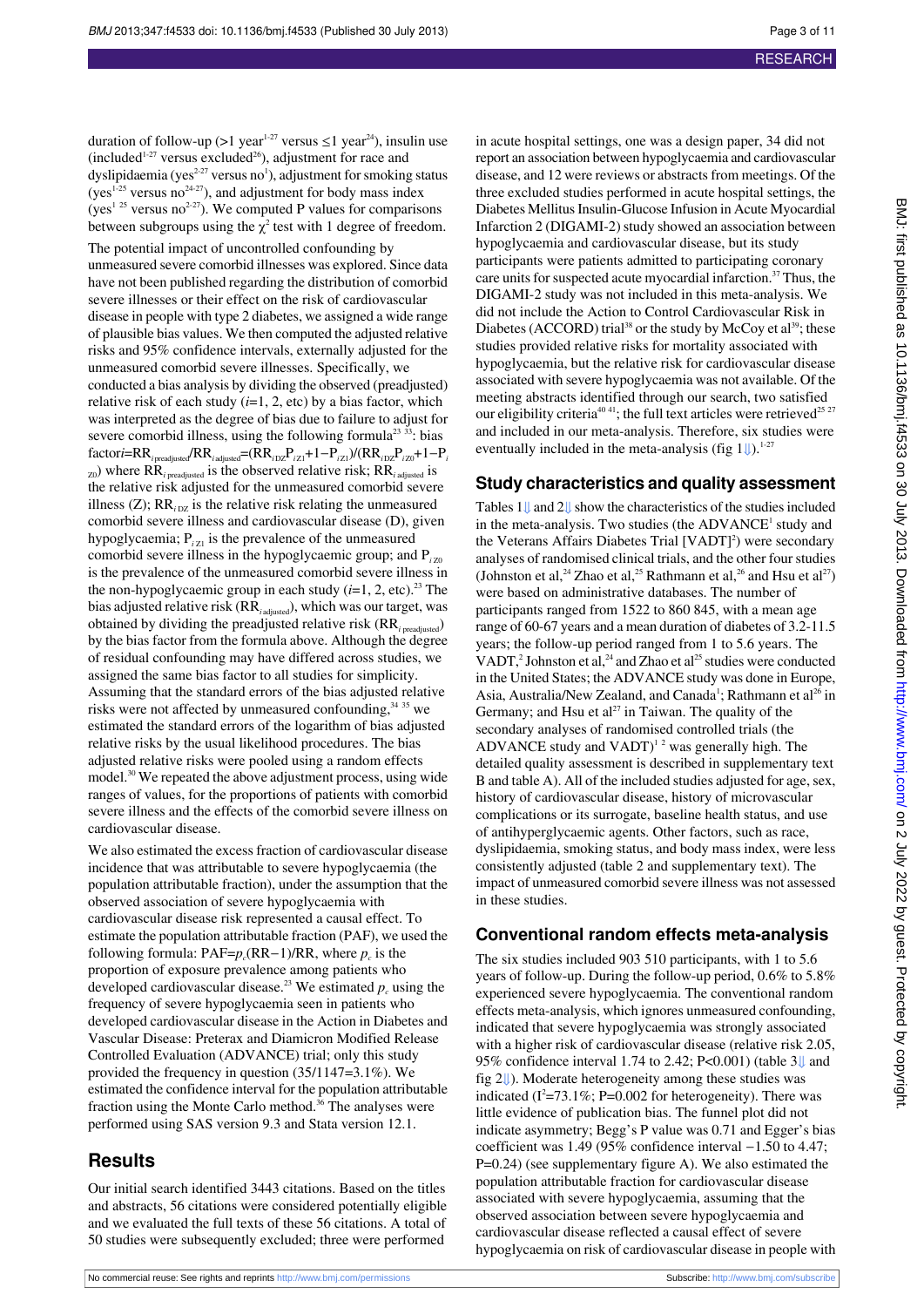type 2 diabetes. The excess fraction of cardiovascular disease incidence attributable to severe hypoglycaemia was 1.56% (95% confidence interval 1.32% to 1.81%; P<0.001).

#### **Stratified analysis**

To examine possible sources of heterogeneity across studies, we carried out stratified analyses according to study design, study location, sex, duration of follow-up, insulin use, adjustment for race and dyslipidaemia, adjustment for smoking status, and adjustment for body mass index (table 3). Stratified analysis according to study design did not indicate apparent heterogeneity. Subgroups by duration of follow-up and by adjustment for race and dyslipidaemia seemed to differ in the magnitude of relative risk estimates. In a stratified analysis according to duration of follow-up, the pooled relative risk from studies with a duration of follow-up of more than one year<sup>1-27</sup> (that is, the pooled relative risk excluding the study by Johnston et al) was larger than the relative risk from the study by Johnston et al<sup>24</sup> (2.16, 95% confidence interval 1.77 to 2.64 *v* 1.79, 1.69 to 1.89; P=0.07 for interaction). In addition, the ADVANCE<sup>1</sup> study did not adjust for race and dyslipidaemia, and it had larger a relative risk than the pooled relative risk from the other studies<sup>2-27</sup> (3.45, 2.34 to 5.08 *v* 1.93, 1.70 to 2.18; P=0.005 for interaction). However, stratification by these factors did not explain much of the heterogeneity in results, with  $I^2$  statistics moderate to high within each stratum.

#### **Random effects meta-analysis with bias analysis**

All studies showed a strong positive association between hypoglycaemia and cardiovascular disease (with point estimates of the relative risk ranging from 1.60 to 3.45). We performed a bias analysis to provide quantitative estimates, externally adjusted for comorbid severe illness (fig3[⇓](#page-10-0) and supplementary table B). The bias analysis indicated that comorbid severe illness, alone, may not explain the observed association between severe hypoglycaemia and cardiovascular disease. To explain the association, comorbid severe illness would have had to be extremely strongly associated with both severe hypoglycaemia and cardiovascular disease. For example, to account for the association, comorbid severe illness would have needed to be 10 times more prevalent in patients with severe hypoglycaemia than in those without severe hypoglycaemia, and would have to have had a relative risk of 10.

## **Discussion**

In this meta-analysis of 903 510 people with type 2 diabetes, we observed a higher risk of cardiovascular disease among those with severe hypoglycaemia. The bias analysis indicated that the observed association between severe hypoglycaemia and cardiovascular disease may not be entirely due to confounding by severe comorbid illness. Although moderate heterogeneity across the studies was indicated, most subgroups showed similar results in stratified analyses. The strength of association observed in the ADVANCE<sup>1</sup> study seemed to be greater than that in the other studies, possibly owing to differences in adjustment for potential confounding factors, study design, or study population; the strength of association in Johnston et al was lesser than that of the other studies, possibly because of its short duration of follow-up (one year). Given the concern that severe hypoglycaemia might be a risk factor for cardiovascular disease, avoiding severe hypoglycaemia may be important to prevent cardiovascular disease, and less stringent glycaemic targets may be considered for people with type 2 diabetes who

are at high risk for hypoglycaemia. The findings provide additional support for the patient centred approach of the intervention for type 2 diabetes and glycaemic goal setting that aims to minimise the risk of hypoglycaemia, as recommended by the American Diabetes Association and the European Association for the Study of Diabetes.<sup>42</sup>

The association of severe hypoglycaemia with a higher risk of cardiovascular disease is biologically plausible. The sympathetic nervous response to severe hypoglycaemia increases catecholamine levels, resulting in acute adverse effects on the myocardium and the vascular system.<sup>11</sup> The increase in catecholamine also leads to platelet activation, leucocyte mobilisation, and coagulation, $12$  which may trigger cardiovascular disease events. Inflammation and endothelial dysfunction are also induced by acute hypoglycaemia,<sup>13</sup> and both play roles in the development of atherosclerosis. Furthermore, cardiac ischaemia or fatal arrhythmia during hypoglycaemia may lead to cardiovascular disease.<sup>14 15</sup>

## **Strengths and limitations of this review**

The strengths of this study include the large sample size and the use of bias analysis. This type of analysis has the advantage of quantitatively accounting for possible sources of bias.<sup>43</sup> Most published meta-analyses of observational studies do not explicitly and quantifiably evaluate those sources; instead, they are usually discussed in a more qualitative and abbreviated manner. However, when there are concerns that biases may be large, or when the observed associations seem precise, bias analyses can play an important role in drawing conclusions from these results.<sup>43</sup> We encourage the use of bias analysis in meta-analyses of observational studies, especially when performing risk assessments or determining policy implications. This meta-analysis also has several limitations. Firstly, the analysis was confined to published studies, and individual patient data were not available. Although the funnel plot, Begg's test, or Egger's test did not indicate publication bias, the possibility of bias remains. For example, the ACCORD trial was not included in our meta-analysis because the relative risk for cardiovascular disease associated with severe hypoglycaemia was not available. If the findings from the ACCORD trial become available, the pooled estimates need to be updated. Secondly, several additional biases are likely to exist. Selection bias may exist, especially in studies using data extracted from electronic medical records,<sup>25</sup> claims based databases, $24 27$  or primary care databases.<sup>26</sup> Biases due to measurement error are also likely to be present, and may vary, in the included studies. The ICD-9-CM (international classification of diseases, ninth revision, clinical modification) or ICD-10 (international classification of diseases, 10th revision) coding may have led to outcome misclassification, biasing the results. Thirdly, there may also be other confounders, in addition to comorbid severe illness. A confounder, however, is required to have an effect substantially larger than the observed association and have a strong association with exposure,<sup>23</sup> and comorbid severe illness is the only such factor currently suggested. Fourthly, the outcomes included heterogeneous manifestations of cardiovascular disease. Severe hypoglycaemia may have affected the risk of one or more, but not of all, of the subcategories of cardiovascular disease; this may have diluted the effect of severe hypoglycaemia on cardiovascular disease, as a single category, in this meta-analysis. Fifthly, all of the included studies examined the association between hypoglycaemia and cardiovascular disease in secondary analyses. Thus future work should include well designed, prospective cohort studies with the primary intention of evaluating the association between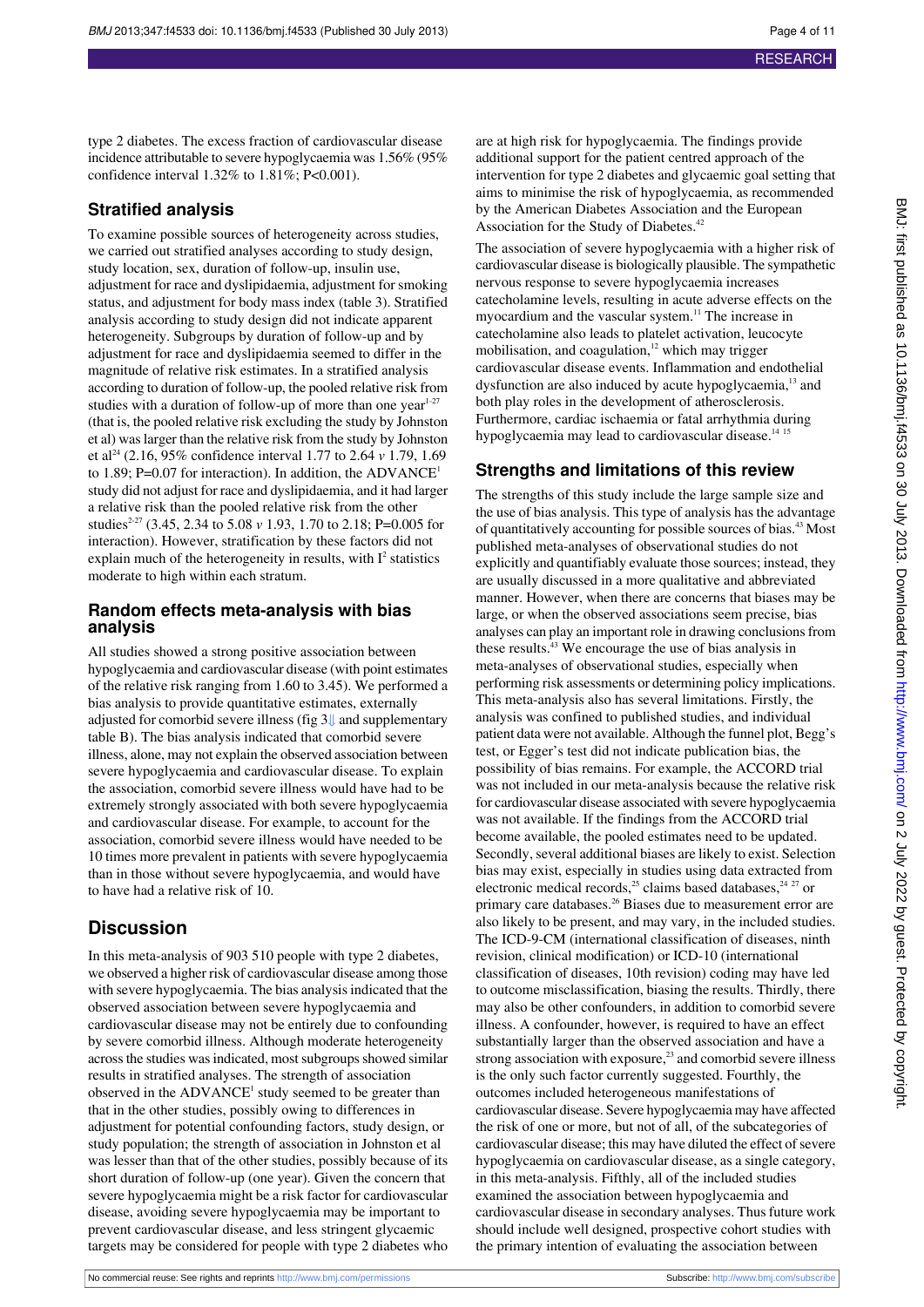hypoglycaemia and risk of cardiovascular disease. Until then we believe that our results provide the best available evidence. Finally, our study was restricted to people with type 2 diabetes, which may limit the ability to generalise our findings to people with type 1 diabetes. Indeed, a recent study of relatively young people with type 1 diabetes found no association between severe hypoglycaemia and cardiovascular disease.<sup>44</sup> Although severe hypoglycaemia occurs more commonly in people with type 1 diabetes than those with type 2 diabetes, cardiovascular disease events are relatively rare among young people with type 1 diabetes.<sup>44</sup> Therefore, severe hypoglycaemia may have little impact on the risk of cardiovascular disease in these people.

#### **Implications**

Comorbid severe illness has been proposed to explain the positive association between severe hypoglycaemia and cardiovascular disease.<sup>1</sup> However, our bias analysis indicated that confounding due to comorbid severe illness is unlikely to explain the association. To explain this association, the prevalence of comorbid severe illness would have needed to be unrealistically high among patients who experienced severe hypoglycaemia, and the strength of the association between severe illness and cardiovascular disease would have needed to be extremely strong. Given that the observed association was already adjusted for a wide range of covariates, uncontrolled, residual severe illness in the individual studies was unlikely to be unequally distributed in this extreme fashion. Therefore, the present findings suggest that the association between severe hypoglycaemia and cardiovascular disease may not be entirely due to confounding by comorbid severe illness.

New recommendations for antihyperglycaemic therapy in non-pregnant adults with type 2 diabetes have recently been proposed by the American Diabetes Association and the European Association for the Study of Diabetes $42$ ; these recommendations emphasise individualisation of glycaemic goals. Because intensive glucose control increases the risk of severe hypoglycaemia,<sup>3</sup> the findings of this study add to the evidence supporting individualised glycaemic targets in people with type 2 diabetes.<sup>42 45</sup> Intensive therapy in the ACCORD trial was associated with a 22% increase in total mortality and a threefold increase in severe hypoglycaemia.<sup>5</sup> Furthermore, a subgroup analysis of the ACCORD trial indicated that the increased mortality associated with intensive therapy was limited to those with a glycated haemoglobin (HbA<sub>1c</sub>) level of  $>8.0\%$ ,<sup>5</sup> suggesting that intensive glycaemic control may not be appropriate for those with poor glycaemic control. Our findings also support the notion that glucose lowering agents with a low propensity to induce hypoglycaemia (for example, metformin<sup>46</sup>) should be considered to avoid hypoglycaemia. Importantly, many severe hypoglycaemic episodes are preceded by a change in food intake, $47$  suggesting that such episodes could be prevented by behavioural changes. In addition, particularly for patients treated with insulin, self monitoring of blood glucose can be useful in preventing hypoglycaemia.<sup>4</sup>

#### **Conclusions**

In summary, results from this meta-analysis suggest that severe hypoglycaemia is associated with approximately twice the risk of cardiovascular disease. Furthermore, a bias analysis indicates that the observed association between severe hypoglycaemia and cardiovascular disease may not be entirely due to confounding by comorbid severe illness. The findings support the notion that avoiding severe hypoglycaemia may be important to prevent cardiovascular disease in people with type 2 diabetes.

We thank Shao-Yuan Chuang, Wolfgang Rathmann, Yingnan Zhao, and Stephen Johnston for providing the data and the information for this meta-analysis.

Contributors: AG and MN designed the study. AG and MG independently searched the literature, selected the studies, and extracted the data. AG and OAA analysed and interpreted the data. AG and MG drafted the manuscript. OAA, YT, and MN contributed to the critical revision of the manuscript for important intellectual content. AG and NM are guarantors.

Funding: This work was funded by health sciences research grants (comprehensive research on life-style related diseases including cardiovascular diseases and diabetes mellitus H22-019 and H25-016) from the Ministry of Health, Labour and Welfare of Japan. OAA has been supported by Veni career grant No 916.96.059 awarded by the Netherlands Organization for Scientific Research. The funders had no role in the study design, data collection, data analysis, data interpretation, writing of the report, or decision to submit the results.

Competing interests: All authors have completed the ICMJE uniform disclosure form at [www.icmje.org/coi\\_disclosure.pdf](http://www.icmje.org/coi_disclosure.pdf) and declare: no support from any organisation for the submitted work; no financial relationships with any organisations that might have an interest in the submitted work in the previous three years; no other relationships or activities that could appear to have influenced the submitted work.

#### Ethical approval: Not required.

Data sharing: No additional data available.

- 1 Zoungas S, Patel A, Chalmers J, de Galan BE, Li Q, Billot L, et al. Severe hypoglycemia and risks of vascular events and death. N Engl J Med 2010;363:1410-8.
- 2 Duckworth WC, Abraira C, Moritz TE, Davis SN, Emanuele N, Goldman S, et al. The duration of diabetes affects the response to intensive glucose control in type 2 subjects: the VA Diabetes Trial. J Diabetes Complications 2011;25:355-61.
- 3 Kelly TN, Bazzano LA, Fonseca VA, Thethi TK, Reynolds K, He J. Systematic review: glucose control and cardiovascular disease in type 2 diabetes. Ann Intern Med 2009;151:394-403.
- 4 Boussageon R, Bejan-Angoulvant T, Saadatian-Elahi M, Lafont S, Bergeonneau C, Kassai B, et al. Effect of intensive glucose lowering treatment on all cause mortality, cardiovascular death, and microvascular events in type 2 diabetes: meta-analysis of randomised controlled trials. BMJ 2011;343:d4169.
- 5 Gerstein HC, Miller ME, Byington RP, Goff DC Jr, Bigger JT, Buse JB, et al. Effects of intensive glucose lowering in type 2 diabetes. N Engl J Med 2008;358:2545-59.
- Duckworth W, Abraira C, Moritz T, Reda D, Emanuele N, Reaven PD, et al. Glucose control and vascular complications in veterans with type 2 diabetes. N Engl J Med 2009;360:129-39.
- Patel A, MacMahon S, Chalmers J, Neal B, Billot L, Woodward M, et al. Int glucose control and vascular outcomes in patients with type 2 diabetes. N Engl J Med 2008;358:2560-72.
- Stratton IM, Adler AI, Neil HA, Matthews DR, Manley SE, Cull CA, et al. Association of glycaemia with macrovascular and microvascular complications of type 2 diabetes (UKPDS 35): prospective observational study. BMJ 2000;321:405-12.
- 9 Khaw KT, Wareham N, Bingham S, Luben R, Welch A, Day N. Association of hemoglobin A1c with cardiovascular disease and mortality in adults: the European prospective investigation into cancer in Norfolk. Ann Intern Med 2004;141:413-20.
- 10 Standl E, Balletshofer B, Dahl B, Weichenhain B, Stiegler H, Hormann A, et al. Predictors of 10-year macrovascular and overall mortality in patients with NIDDM: the Munich General Practitioner Project. Diabetologia 1996;39:1540-5.
- 11 Wright RJ, Frier BM. Vascular disease and diabetes: is hypoglycaemia an aggravating factor? Diabetes Metab Res Rev 2008;24:353-63.
- 12 Collier A, Patrick AW, Hepburn DA, Bell D, Jackson M, Dawes J, et al. Leucocyte mobilization and release of neutrophil elastase following acute insulin-induced hypoglycaemia in normal humans. Diabet Med 1990;7:506-9.
- 13 Jin WL, Azuma K, Mita T, Goto H, Kanazawa A, Shimizu T, et al. Repetitive hypoglycaemia increases serum adrenaline and induces monocyte adhesion to the endothelium in rat thoracic aorta. Diabetologia 2011;54:1921-9.
- 14 Desouza C, Salazar H, Cheong B, Murgo J, Fonseca V. Association of hypoglycemia and cardiac ischemia: a study based on continuous monitoring. Diabetes Care 2003;26:1485-9.
- 15 Adler GK, Bonyhay I, Failing H, Waring E, Dotson S, Freeman R. Antecedent hypoglycemia impairs autonomic cardiovascular function: implications for rigorous glycemic control.
- Diabetes 2009;58:360-6. 16 Stroup DF, Berlin JA, Morton SC, Olkin I, Williamson GD, Rennie D, et al. Meta-analysis of observational studies in epidemiology: a proposal for reporting. Meta-analysis Of Observational Studies in Epidemiology (MOOSE) group. JAMA 2000;283:2008-12.
- 17 Noto H, Goto A, Tsujimoto T, Noda M. Low-carbohydrate diets and all-cause mortality: a
- systematic review and meta-analysis of observational studies. PloS One 2013;8:e55030. 18 Noto H, Goto A, Tsujimoto T, Noda M. Cancer risk in diabetic patients treated with
- metformin: a systematic review and meta-analysis. PloS One 2012:7:e33411. Van der Leeuw RM, Lombarts KM, Arah OA, Heineman MJ. A systematic review of the effects of residency training on patient outcomes. BMC Med 2012;10:65.
- 20 Noto H, Tsujimoto T, Sasazuki T, Noda M. Significantly increased risk of cancer in patients with diabetes mellitus: a systematic review and meta-analysis. Endocr Pract 2011;17:616-28.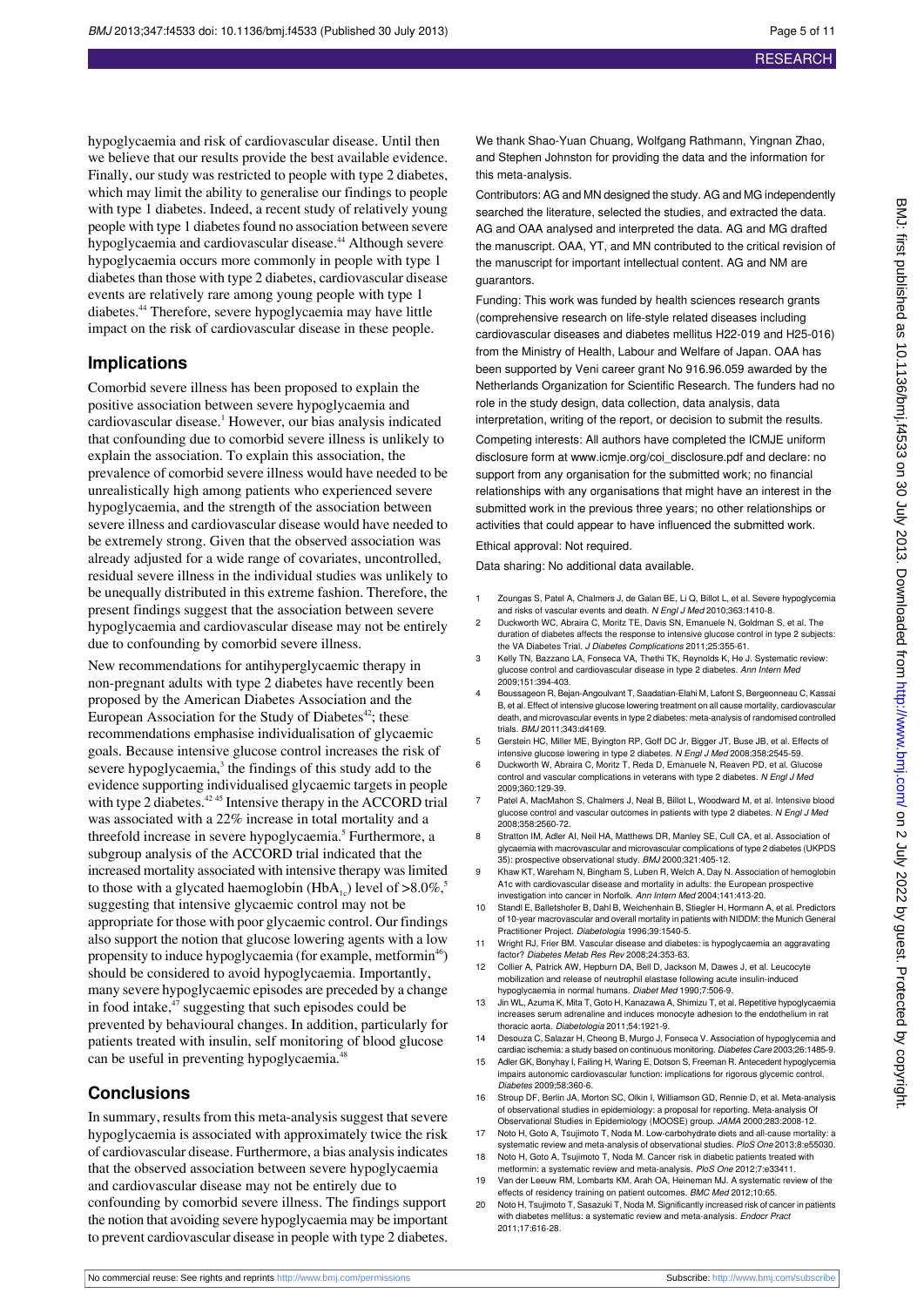#### **What is already known on this topic**

Earlier studies suggested a higher risk of cardiovascular disease in people with type 2 diabetes who experienced severe hypoglycaemia The association is, however, controversial and some researchers have proposed that severe hypoglycaemia is merely a marker of comorbid severe illness

Moreover, a systematic and quantitative summary of published studies is not available

#### **What this study adds**

Conventional meta-analysis suggests that severe hypoglycaemia is associated with a higher risk of cardiovascular disease

Furthermore, a bias analysis indicates that comorbid severe illness alone may not entirely explain the positive association between severe hypoglycaemia and risk of cardiovascular disease

Avoiding severe hypoglycaemia may be important to prevent cardiovascular disease in people with type 2 diabetes

- Noto H, Osame K, Sasazuki T, Noda M. Substantially increased risk of cancer in patients with diabetes mellitus: a systematic review and meta-analysis of epidemiologic evidence in Japan. J Diabetes Complications 2010;24:345-53.
- 22 Overeem K, Faber MJ, Arah OA, Elwyn G, Lombarts KM, Wollersheim HC, et al. Doctor performance assessment in daily practise: does it help doctors or not? A systematic review. Med Educ 2007;41:1039-49.
- 23 Greenland S, O'Rourke K. Meta-analysis. Modern epidemiology 3rd ed. Lippincott Williams & Wilkins, 2008:652-82.
- 24 Johnston SS, Conner C, Aagren M, Smith DM, Bouchard J, Brett J. Evidence linking hypoglycemic events to an increased risk of acute cardiovascular events in patients with type 2 diabetes. Diabetes Care 2011;34:1164-70.
- 25 Zhao Y, Campbell CR, Fonseca V, Shi L. Impact of hypoglycemia associated with antihyperglycemic medications on vascular risks in veterans with type 2 diabetes. Diabetes Care 2012;35:1126-32.
- 26 Rathmann W, Kostev K, Gruenberger JB, Dworak M, Bader G, Giani G. Treatment persistence, hypoglycaemia and clinical outcomes in type 2 diabetes patients with dipeptidyl peptidase-4 inhibitors and sulphonylureas: a primary care database analysis. Diabetes Obes Metab 2013;15:55-61.
- 27 Hsu PF, Sung SH, Cheng HM, Yeh JS, Liu WL, Chan WL, et al. Association of clinical symptomatic hypoglycemia with cardiovascular events and total mortality in type 2 diabetes: a nationwide population-based study. Diabetes Care 2013;36:894-900.
- 28 Begg CB, Mazumdar M. Operating characteristics of a rank correlation test for publication bias. Biometrics 1994;50:1088-101.
- 29 Egger M, Davey Smith G, Schneider M, Minder C. Bias in meta-analysis detected by a simple, graphical test. BMJ 1997;315:629-34.
- 30 DerSimonian R, Laird N. Meta-analysis in clinical trials. Control Clin Trials 1986;7:177-88.<br>31 Cochran W. The combination of estimates from different experiments. Biometrics Cochran W. The combination of estimates from different experiments. Biometrics
- 1954;10:101-29. 32 Higgins JP, Thompson SG, Deeks JJ, Altman DG. Measuring inconsistency in meta-analyses. BMJ 2003;327:557-60.
- 33 Arah OA, Chiba Y, Greenland S. Bias formulas for external adjustment and sensitivity analysis of unmeasured confounders. Ann Epidemiol 2008;18:637-46.
- 34 Lin DY, Psaty BM, Kronmal RA. Assessing the sensitivity of regression results to unmeasured confounders in observational studies. Biometrics 1998;54:948-63.
- 35 McCandless LC. Meta-analysis of observational studies with unmeasured confounders. Int J Biostat 2012;8:1-31.
- 36 Greenland S. Interval estimation by simulation as an alternative to and extension of confidence intervals. Int J Epidemiol 2004;33:1389-97.
- 37 Mellbin LG, Malmberg K, Waldenstrom A, Wedel H, Ryden L, DIGAMI 2 Investigstors. Prognostic implications of hypoglycaemic episodes during hospitalisation for myocardial infarction in patients with type 2 diabetes: a report from the DIGAMI 2 trial. Heart 2009;95:721-7.
- 38 Bonds DE, Miller ME, Bergenstal RM, Buse JB, Byington RP, Cutler JA, et al. The association between symptomatic, severe hypoglycaemia and mortality in type 2 diabetes: retrospective epidemiological analysis of the ACCORD study. BMJ 2010;340:b4909.
- 39 McCoy RG, Van Houten HK, Ziegenfuss JY, Shah ND, Wermers RA, Smith SA. Increased mortality of patients with diabetes reporting severe hypoglycemia. Diabetes Care 2012;35:1897-901.
- 40 Hsu PF, Sung SH, Yeh JS, Cheng HM, Chen WL, Chuang SY. The association between clinical symptomatic hypoglycemia with cardiovascular events in type 2 diabetes: a nested case control study in nation-wide representative population. Eur Heart J 2012;33:180-1.
- 41 Zhao Y, Shi L, Fonseca V, Campbell CR. The impact of antidiabetic-induced hypoglycemia on clinical outcomes and resource utilization among veterans with type-2 diabetes mellitus (T2DM). Value Health 2011;14:A91.
- 42 Inzucchi SE, Bergenstal RM, Buse JB, Diamant M, Ferrannini E, Nauck M, et al. Management of hyperglycaemia in type 2 diabetes: a patient-centered approach. Position statement of the American Diabetes Association (ADA) and the European Association for the Study of Diabetes (EASD). Diabetologia 2012;55:1577-96.
- 43 Steenland K, Greenland S. Monte Carlo sensitivity analysis and Bayesian analysis of smoking as an unmeasured confounder in a study of silica and lung cancer. Am J Epidemiol 2004;160:384-92.
- 44 Gruden G, Barutta F, Chaturvedi N, Schalkwijk C, Stehouwer CD, Witte DR, et al. Severe hypoglycemia and cardiovascular disease incidence in type 1 diabetes: the EURODIAB Prospective Complications Study. Diabetes Care 2012;35:1598-604.
- 45 Ismail-Beigi F, Moghissi E, Tiktin M, Hirsch IB, Inzucchi SE, Genuth S. Individualizing glycemic targets in type 2 diabetes mellitus: implications of recent clinical trials. Ann Intern Med 2011;154:554-9.
- 46 UK Prospective Diabetes Study (UKPDS) Group. Effect of intensive blood-glucose control with metformin on complications in overweight patients with type 2 diabetes (UKPDS 34). Lancet 1998;352:854-65.
- 47 Bonds DE, Miller ME, Dudl J, Feinglos M, Ismail-Beigi F, Malozowski S, et al. Severe hypoglycemia symptoms, antecedent behaviors, immediate consequences and association with glycemia medication usage: Secondary analysis of the ACCORD clinical trial data. BMC Endocr Disord 2012;12:5.
- Seaquist ER, Anderson J, Childs B, Cryer P, Dagogo-Jack S, Fish L, et al. Hypoglycemia and diabetes: a report of a workgroup of the American Diabetes Association and the Endocrine Society. Diabetes Care 2013;36:1384-95.

#### **Accepted:** 9 July 2013

#### Cite this as: BMJ 2013;347:f4533

This is an Open Access article distributed in accordance with the Creative Commons Attribution Non Commercial (CC BY-NC 3.0) license, which permits others to distribute, remix, adapt, build upon this work non-commercially, and license their derivative works on different terms, provided the original work is properly cited and the use is non-commercial. See:<http://creativecommons.org/licenses/by-nc/3.0/>.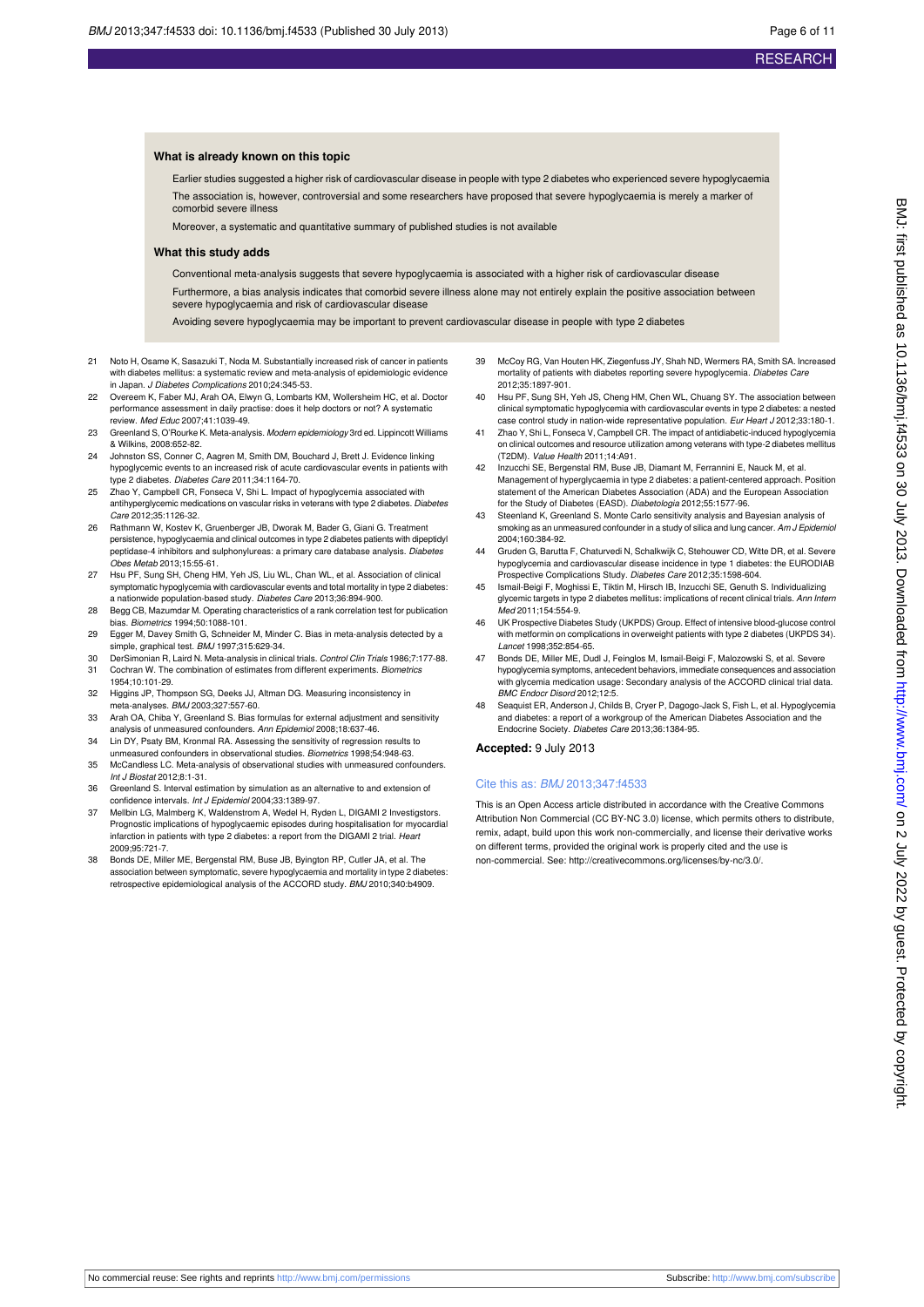## **Tables**

<span id="page-6-0"></span>

| Table 1  Characteristics of studies included in meta-analysis               |    |    |              |         |                                                                                             |
|-----------------------------------------------------------------------------|----|----|--------------|---------|---------------------------------------------------------------------------------------------|
| Study (year of publication), location                                       |    |    |              |         | Male (%) Mean age (years) Follow-up (years) No of participants Duration of diabetes (years) |
| ADVANCE (2010), Europe, Asia, Australia/New Zealand,<br>Canada <sup>1</sup> | 58 | 66 | 5.0 (median) | 11 140  | 8 (mean)                                                                                    |
| VADT (2011), USA <sup>2</sup>                                               | 97 | 60 | 5.6 (median) | 1791    | $11.5$ (mean)                                                                               |
| Johnston et al (2011), USA <sup>24</sup>                                    | 51 | 61 | $1.0$ (mean) | 860 845 | <b>NA</b>                                                                                   |
| Zhao et al $(2012)$ , USA $^{25}$                                           | 96 | 63 | 3.9 (median) | 1522    | <b>NA</b>                                                                                   |
| Rathmann et al (2012), Germany <sup>26</sup>                                | 53 | 67 | $2.0$ (mean) | 25 712  | $3.2$ (mean)                                                                                |
| Hsu et al $(2012)$ , Taiwan <sup>27</sup>                                   | 47 | 65 | $2.8$ (mean) | 2500    | $3.8$ (mean)                                                                                |
| NA=not available.                                                           |    |    |              |         |                                                                                             |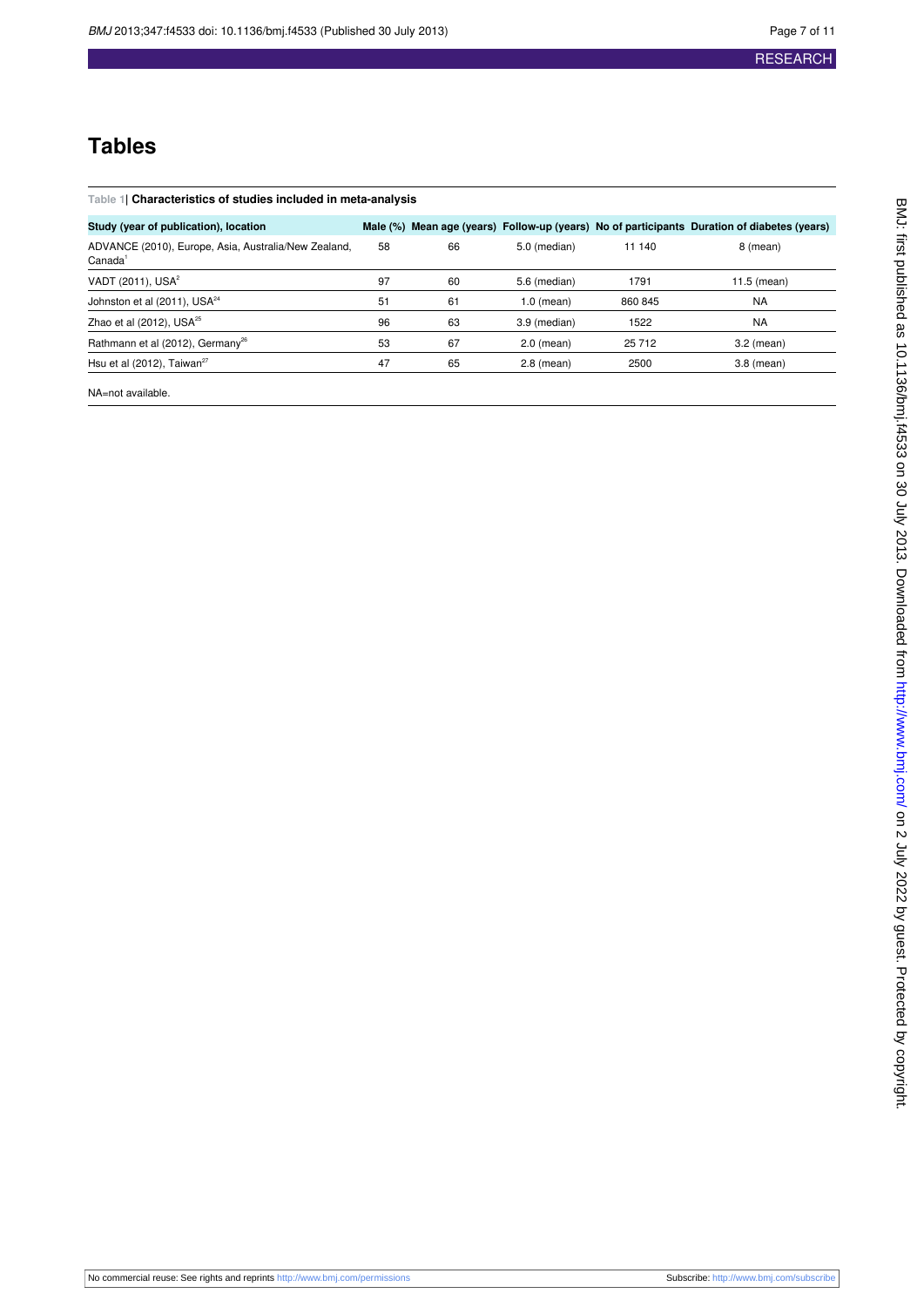## **RESEARCH**

| <b>Study</b>             | <b>Exposure assessment</b>                                                                                                                                                                                                                                             | <b>Outcome assessment</b>                                                                                                                                                                                                                                                                                                                               | Adjustment for potential confounders                                                                                                                                                                                                                                                                                                                                                                                                                                                                                  |  |
|--------------------------|------------------------------------------------------------------------------------------------------------------------------------------------------------------------------------------------------------------------------------------------------------------------|---------------------------------------------------------------------------------------------------------------------------------------------------------------------------------------------------------------------------------------------------------------------------------------------------------------------------------------------------------|-----------------------------------------------------------------------------------------------------------------------------------------------------------------------------------------------------------------------------------------------------------------------------------------------------------------------------------------------------------------------------------------------------------------------------------------------------------------------------------------------------------------------|--|
|                          | ADVANCE <sup>1</sup> Hypoglycaemic episode that caused<br>transient dysfunction of central nervous<br>system and prevented patients from treating<br>themselves (requiring help from someone<br>else). 231 patients (2.1%) experienced<br>severe hypoglycaemic episode | Death from cardiovascular cause, non-fatal<br>myocardial infarction, or non-fatal stroke, which<br>were validated by independent adjudication<br>committee. Outcome occurred in 35 patients with<br>hypoglycaemic episode (16.8%) and 1112 without<br>hypoglycaemic episode (10.2%)                                                                     | Age, sex, treatment assignment, duration of diabetes,<br>history of macrovascular or microvascular<br>complications, smoking status at baseline, and time<br>dependent covariates during follow-up (age, glycated<br>haemoglobin (HbA <sub>1c</sub> ), body mass index, creatinine<br>levels, ratio of urinary albumin to creatinine, systolic<br>blood pressure, and use of antihyperglycaemic agents<br>or antihypertensive agents)                                                                                 |  |
| VADT <sup>2</sup>        | Hypoglycaemic episode within previous<br>three months that was life threatening or<br>fatal, caused disability or incapacity, or<br>required admission to hospital or medical<br>intervention. 104 patients (5.8%)<br>experienced severe hypoglycaemic episode         | Myocardial infarction, cardiovascular death,<br>cardiovascular accident, amputation due to<br>ischaemia, surgical intervention for vascular<br>disease, new or worsening congestive heart<br>failure, stroke, and inoperable coronary artery<br>disease that were adjudicated by an endpoints<br>committee. Outcome occurred in 499 patients<br>(27.9%) | Age, treatment assignment, duration of diabetes,<br>previous cardiovascular event, insulin use, race,<br>smoking status, and glycated haemoglobin (HbA <sub>1c</sub> ) at<br>baseline. Time dependent covariates during follow-up<br>included total cholesterol, high density lipoprotein<br>cholesterol, and creatinine levels                                                                                                                                                                                       |  |
| al <sup>24</sup>         | Johnston et Hypoglycaemic episode identified by<br>diagnosis of hypoglycaemia (ICD-9-CM<br>codes 251.0, 251.1, 251.2, and 250.8) using<br>healthcare claims. 27 065 patients (3.1%)<br>experienced hypoglycaemic episode                                               | ICD-9-CM coded coronary artery bypass graft,<br>revascularisation, percutaneous coronary<br>intervention, acute myocardial infarction, or<br>incidence of unstable angina, identified by<br>healthcare claims. Outcome occurred in 5.3% of<br>patients with hypoglycaemic episode and 2.2%<br>without hypoglycaemic episode                             | Age, sex, location of residence, insurance type,<br>Charlson comorbidity index, Agency for Healthcare<br>and Research Quality comorbidity index,<br>hypercholesterolaemia, hypertension, peripheral<br>vascular disease, chronic kidney disease, baseline<br>microvascular complications, baseline medical<br>expenditures, number of medical encounters with<br>diagnosis of diabetes, previous cardiovascular disease,<br>and use of antihyperglycaemic, antiplatelet,<br>antihypertensive, or anticoagulant agents |  |
| Zhao et al <sup>25</sup> | Hypoglycaemic episode identified by<br>diagnosis of hypoglycaemia (ICD-9-CM<br>codes 251.0, 251.1, 251.2, and 250.8) using<br>data from electronic medical records. 761<br>patients (1.7%) experienced hypoglycaemic<br>episode                                        | ICD-9-CM coded myocardial infarction, stroke,<br>congestive heart failure, and peripheral vascular<br>disease identified by data from electronic medical<br>records. Outcome occurred in 30.65% patients<br>with hypoglycaemic episode and 17.48% without agents, or statins<br>hypoglycaemic episode                                                   | Age, sex, race, marital status, body mass index,<br>insurance, renal disease, mental disorder, substance<br>misuse, tobacco use, Charlson comorbidity index, and<br>use of antihyperglycaemic agents, antihypertensive                                                                                                                                                                                                                                                                                                |  |
| Rathmann<br>$et al^{26}$ | Hypoglycaemic episode identified by<br>diagnosis of hypoglycaemia (ICD-10 codes<br>E16.0, E16.1 and E16.2) using primary care<br>databases. Hypoglycaemic episode<br>documented in 0.7% of patients                                                                    | infarction, stroke, and peripheral vascular disease,<br>identified by data from primary care databases.<br>Outcome occurred in 12.5% of patients                                                                                                                                                                                                        | ICD-10 coded coronary heart disease, myocardial Age, sex, location of residence, insurance type,<br>practice (diabetologist), Charlson comorbidity index,<br>hyperlipidaemia, hypertension, baseline microvascular<br>complications, and use of antihyperglycaemic,<br>antihypertensive, lipid lowering, or antithrombotic<br>agents                                                                                                                                                                                  |  |
| Hsu et $al^{27}$         | Hypoglycaemic episode identified by<br>diagnosis of hypoglycaemia (ICD-9-CM<br>codes 251.2×) using inpatient claims.<br>Hypoglycaemic episode documented in<br>0.6% of patients                                                                                        | ICD-9-CM coded cardiovascular diseases<br>dataset. Outcome occurred in 106/1000 person<br>and 324/1000 person years in patients with<br>hypoglycaemic episode                                                                                                                                                                                           | Age, sex, duration of diabetes, dyslipidaemia,<br>(ICD-9-CM codes 390 to 459) from hospital claim hypertension, atrial fibrillation, liver cirrhosis, renal<br>disease, mental disease, previous cancer, previous<br>years in patients without hypoglycaemic episode stroke, previous heart disease, high social economic<br>status, good compliance, and use of<br>antihyperglycaemic agents                                                                                                                         |  |

#### <span id="page-7-0"></span>**Table 2| Exposures, outcomes, and adjustment for potential confounders of studies included in meta-analysis**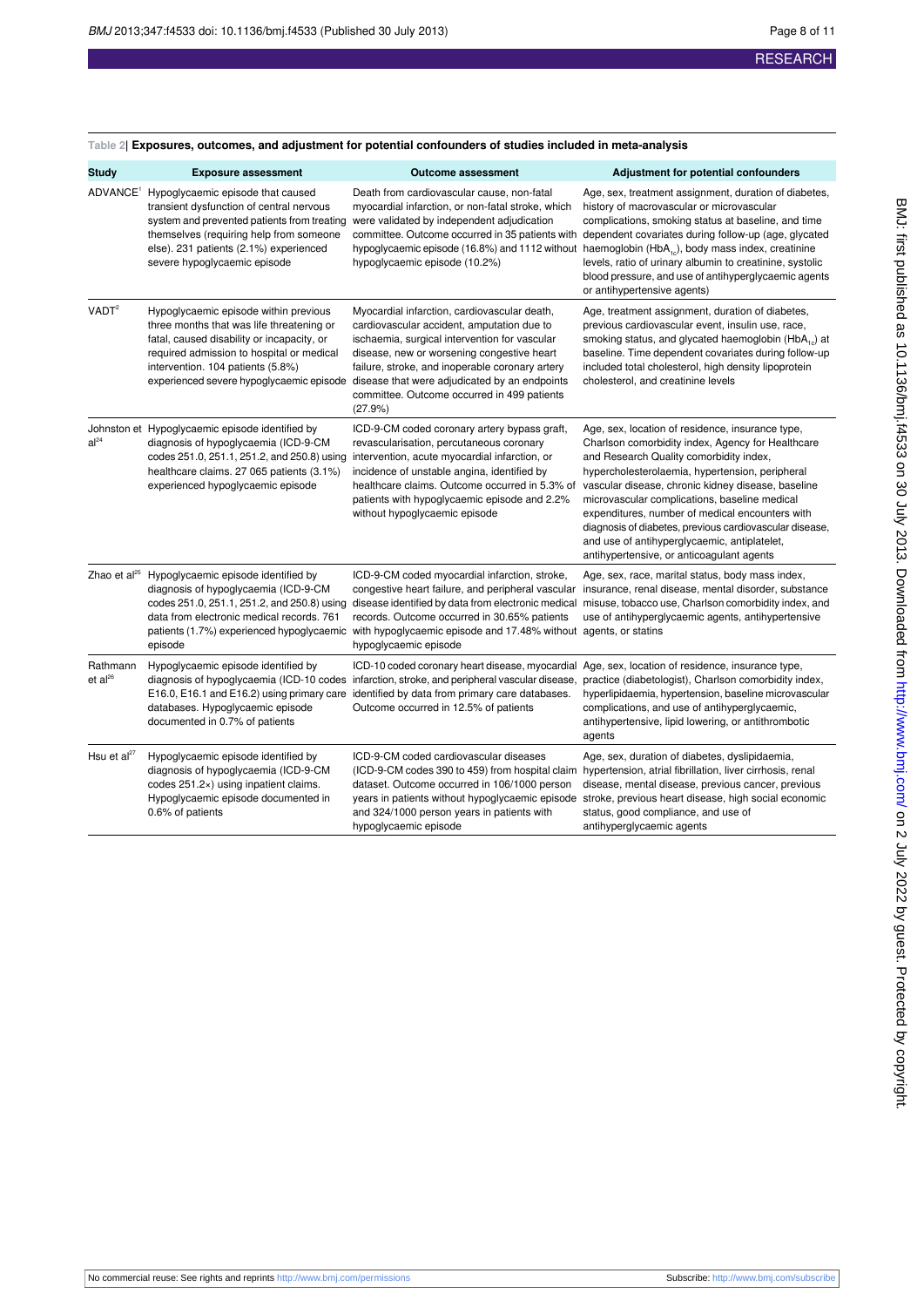#### <span id="page-8-0"></span>**Table 3| Stratified analysis of severe hypoglycaemia and risk of cardiovascular disease**

| Group                                  |                | No of studies Relative risk* (95% CI) P for heterogeneity+ |         | $I^2$ (%) | P for interaction‡ |  |
|----------------------------------------|----------------|------------------------------------------------------------|---------|-----------|--------------------|--|
| Total                                  | 6              | 2.05 (1.74 to 2.42)                                        | 0.002   | 73.1      |                    |  |
| Design:                                |                |                                                            |         |           |                    |  |
| Prospective                            | 2              | 2.67 (1.48 to 4.80)                                        | 0.10    | 63.8      | 0.29               |  |
| Retrospective                          | 4              | 1.93 (1.68 to 2.21)                                        | 0.03    | 65.4      |                    |  |
| Study location:                        |                |                                                            |         |           |                    |  |
| <b>USA</b>                             | 3              | 1.81 (1.71 to 1.90)                                        | 0.58    | 0.0       | 0.18               |  |
| Non-USA                                | 3              | 2.29 (1.62 to 3.24)                                        | 0.02    | 76.2      |                    |  |
| Sex:                                   |                |                                                            |         |           |                    |  |
| Men (>95%)                             | 2              | 1.99 (1.64 to 2.41)                                        | 0.85    | 0         | 0.71               |  |
| <b>Both</b>                            | 4              | 2.10 (1.67 to 2.65)                                        | < 0.001 | 83.4      |                    |  |
| Follow-up (years):                     |                |                                                            |         |           |                    |  |
| >1                                     | 5              | 2.16 (1.77 to 2.64)                                        | 0.048   | 58.2      | 0.07               |  |
| $\leq 1$                               | 1              | 1.79 (1.69 to 1.89)                                        |         |           |                    |  |
| Insulin users:                         |                |                                                            |         |           |                    |  |
| Included                               | 5              | 2.13 (1.77 to 2.57)                                        | 0.001   | 77.6      | 0.15               |  |
| Excluded                               | 1              | 1.60 (1.13 to 2.26)                                        |         |           |                    |  |
| Adjustment for race and dyslipidaemia: |                |                                                            |         |           |                    |  |
| Yes                                    | 5              | 1.93 (1.70 to 2.18)                                        | 0.07    | 53.9      | 0.005              |  |
| <b>No</b>                              | $\mathbf{1}$   | 3.45 (2.34 to 5.08)                                        | -       |           |                    |  |
| Adjustment for smoking status:         |                |                                                            |         |           |                    |  |
| Yes                                    | 3              | 2.37 (1.61 to 3.47)                                        | 0.043   | 68.2      | 0.32               |  |
| No                                     | 3              | 1.91 (1.59 to 2.29)                                        | 0.02    | 75.0      |                    |  |
| Adjustment for body mass index:        |                |                                                            |         |           |                    |  |
| Yes                                    | $\overline{c}$ | 2.56 (1.50 to 4.36)                                        | 0.01    | 83.3      | 0.30               |  |
| No                                     | 4              | 1.91 (1.62 to 2.34)                                        | 0.046   | 62.5      |                    |  |

\*Relative risk estimates obtained using conventional random effects model.

†P values for heterogeneity across studies computed using Cochrane's Q test.

 $\ddagger$ P values for comparisons between subgroups computed using  $\chi^2$  test with 1 degree of freedom.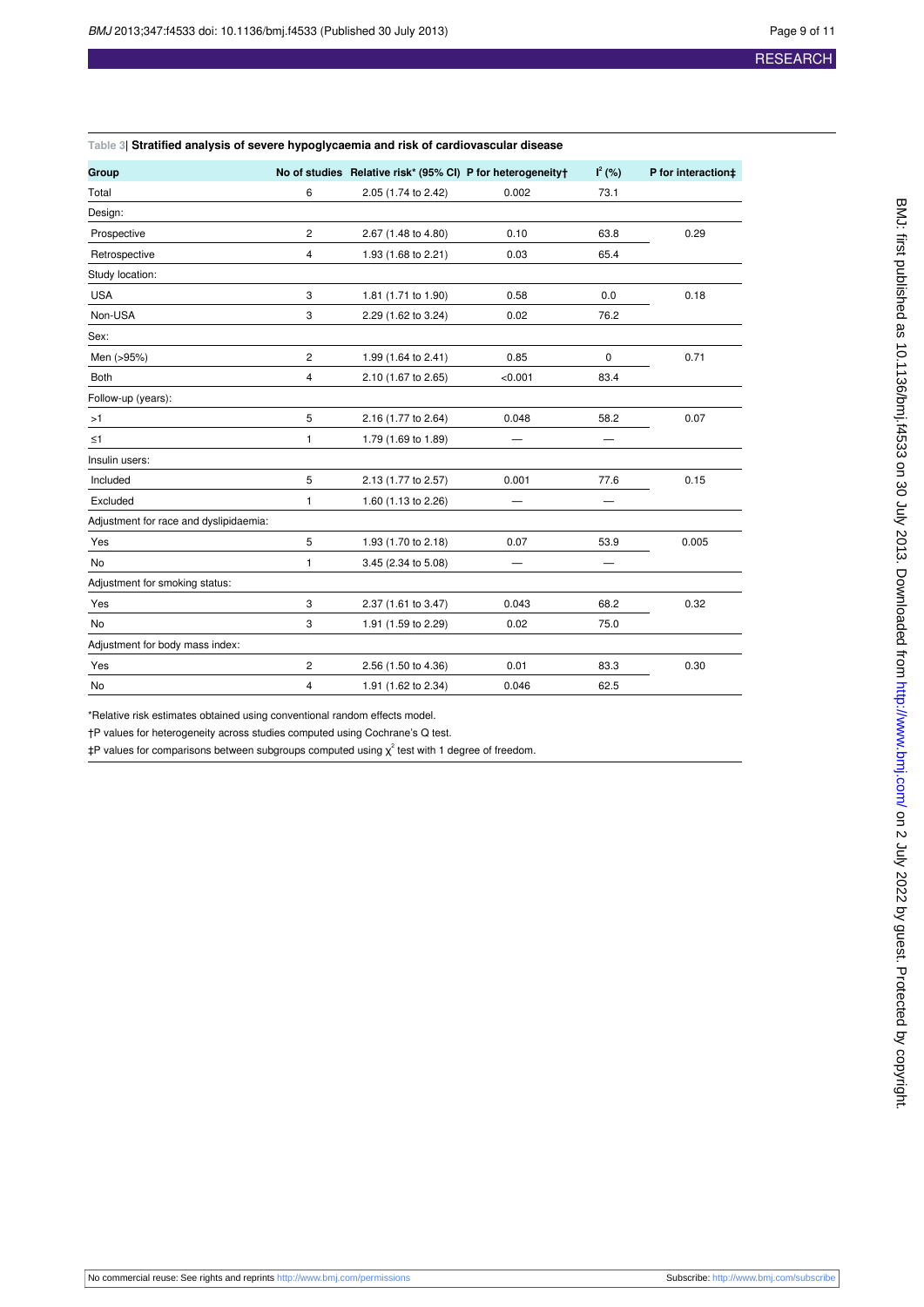## **Figures**

<span id="page-9-0"></span>

|                                                                                                                                                                                                                                                                                                                                                                                                                                                             | Records identified by database search to 27 February, 2013 (n=4029):<br>Medline (n=467); Embase (n=2958); Web of Science (n=516); Cochrane Library (n=88)                                                                                  |  |  |  |  |
|-------------------------------------------------------------------------------------------------------------------------------------------------------------------------------------------------------------------------------------------------------------------------------------------------------------------------------------------------------------------------------------------------------------------------------------------------------------|--------------------------------------------------------------------------------------------------------------------------------------------------------------------------------------------------------------------------------------------|--|--|--|--|
|                                                                                                                                                                                                                                                                                                                                                                                                                                                             | Duplicate records removed (n=586)                                                                                                                                                                                                          |  |  |  |  |
|                                                                                                                                                                                                                                                                                                                                                                                                                                                             | Abstracts and titles reviewed (n=3443)                                                                                                                                                                                                     |  |  |  |  |
| Studies excluded (n=3387):<br>Studies performed in an acute hospital setting $(n=2)$<br>Case reports or case series (n=143)<br>Design papers $(n=9)$<br>Did not report relative risk of hypoglycaemia and cardiovascular disease (n=596)<br>Non-cohort studies (n=64)<br>Did not study people with type 2 diabetes $(n=45)$<br>Non-human studies (n=13)<br>Reviews, editorials, commentaries, letters to editor, corrections, or meeting abstracts (n=2515) |                                                                                                                                                                                                                                            |  |  |  |  |
|                                                                                                                                                                                                                                                                                                                                                                                                                                                             | Articles retrieved and reviewed (n=56)                                                                                                                                                                                                     |  |  |  |  |
|                                                                                                                                                                                                                                                                                                                                                                                                                                                             | Studies excluded (n=50):<br>Studies performed in an acute hospital setting $(n=3)$<br>Design papers $(n=1)$<br>Did not report relative risk of hypoglycaemia and cardiovascular disease $(n=34)$<br>Reviews, or meeting abstracts $(n=12)$ |  |  |  |  |
| Studies included in meta-analysis $(n=6)$                                                                                                                                                                                                                                                                                                                                                                                                                   |                                                                                                                                                                                                                                            |  |  |  |  |

<span id="page-9-1"></span>**Fig 1** Flow of studies through review

| Study                                                                                                                                                                                                | Relative risk | Weight                                    | <b>Relative risk</b>                                                                                                                                              |
|------------------------------------------------------------------------------------------------------------------------------------------------------------------------------------------------------|---------------|-------------------------------------------|-------------------------------------------------------------------------------------------------------------------------------------------------------------------|
| Prospective                                                                                                                                                                                          | (95% CI)      | $(\%)$                                    | (95% CI)                                                                                                                                                          |
| ADVANCE 2010 <sup>1</sup>                                                                                                                                                                            |               | 11.12                                     | 3.45 (2.34 to 5.08)                                                                                                                                               |
| VADT 2011 <sup>2</sup>                                                                                                                                                                               |               | 5.97                                      | $1.88(1.03 \text{ to } 3.43)$                                                                                                                                     |
| Subtotal: P=0.10, $1^{2}$ =63.8%                                                                                                                                                                     |               | 17.08                                     | 2.67 (1.48 to 4.80)                                                                                                                                               |
| Retrospective<br>Johnston 2011 <sup>24</sup><br>Zhao 2012 <sup>25</sup><br>Rathmann 2012 <sup>26</sup><br>Hsu 2012 <sup>27</sup><br>Subtotal: P=0.03, $1^2$ =65.4%<br>Overall: P=0.002, $1^2$ =73.1% |               | 27.62<br>20.03<br>12.66<br>22.60<br>82.92 | 1.79 (1.69 to 1.89)<br>$2.00$ $(1.63$ to $2.45)$<br>1.60 $(1.13$ to 2.26)<br>$2.26$ (1.93 to 2.65)<br>$1.93(1.68 \text{ to } 2.21)$<br>100.00 2.05 (1.74 to 2.42) |

**Fig 2** Conventional random effects meta-analysis according to study design. ADVANCE=Action in Diabetes and Vascular Disease: Preterax and Diamicron Modified Release Controlled Evaluation; VADT=Veterans Affairs Diabetes Trial. Dots indicate relative risks for severe hypoglycaemia and cardiovascular events in people with type 2 diabetes. Horizontal lines indicate 95% confidence intervals for relative risks. Diamonds represent pooled relative risk estimates with 95% confidence intervals